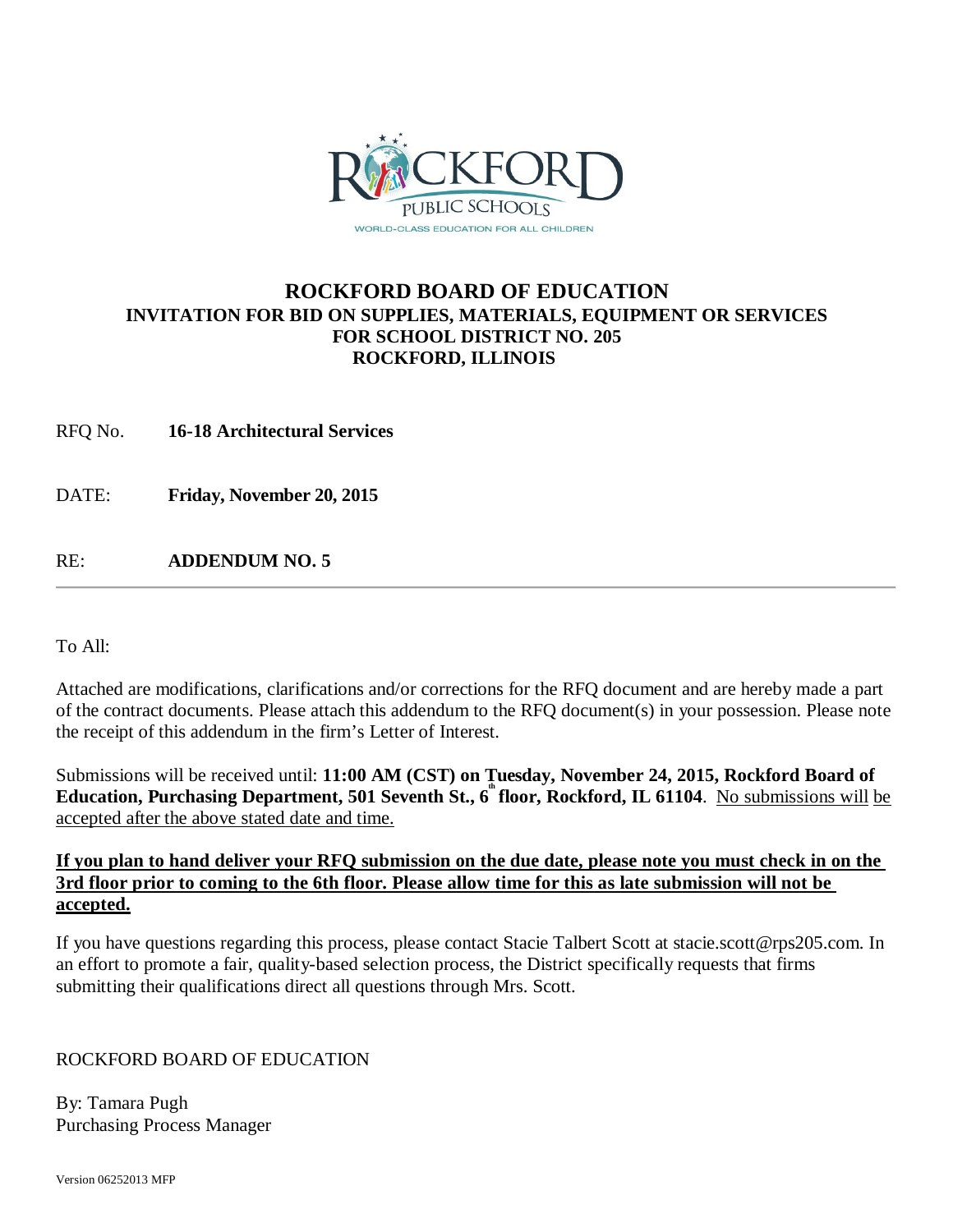## **Addendum Five November 20, 2015**

# **Request for Qualifications (RFQ) for Architectural Services for Two New Schools or Two Major Additions or a Combination Thereof**

Questions received since Addendum Four:

NONE

The evaluation rubric is attached to this addendum for reference. **Please note that sections C and F of the response will be evaluated twice**: once for new school(s) and once for addition(s). Please include these sections twice in your response with separate versions for new school(s) and addition(s). In other words, your Section C – NEW response should include up to six recent NEW school projects, and your Section C – ADDITION response should include up to six recent ADDITION school projects. Similarly, your Section F – NEW response should have up to two pages devoted to NEW school project(s), and your Section F – ADDITION response should have up to two pages devoted to ADDITION school project(s).

Please acknowledge receipt of this addendum (and the previous four) within your firm's Letter of Interest.

This addendum consists of this one page plus a one-page Responses Evaluation Criteria/Rating Sheet.

END OF ADDENDUM FIVE